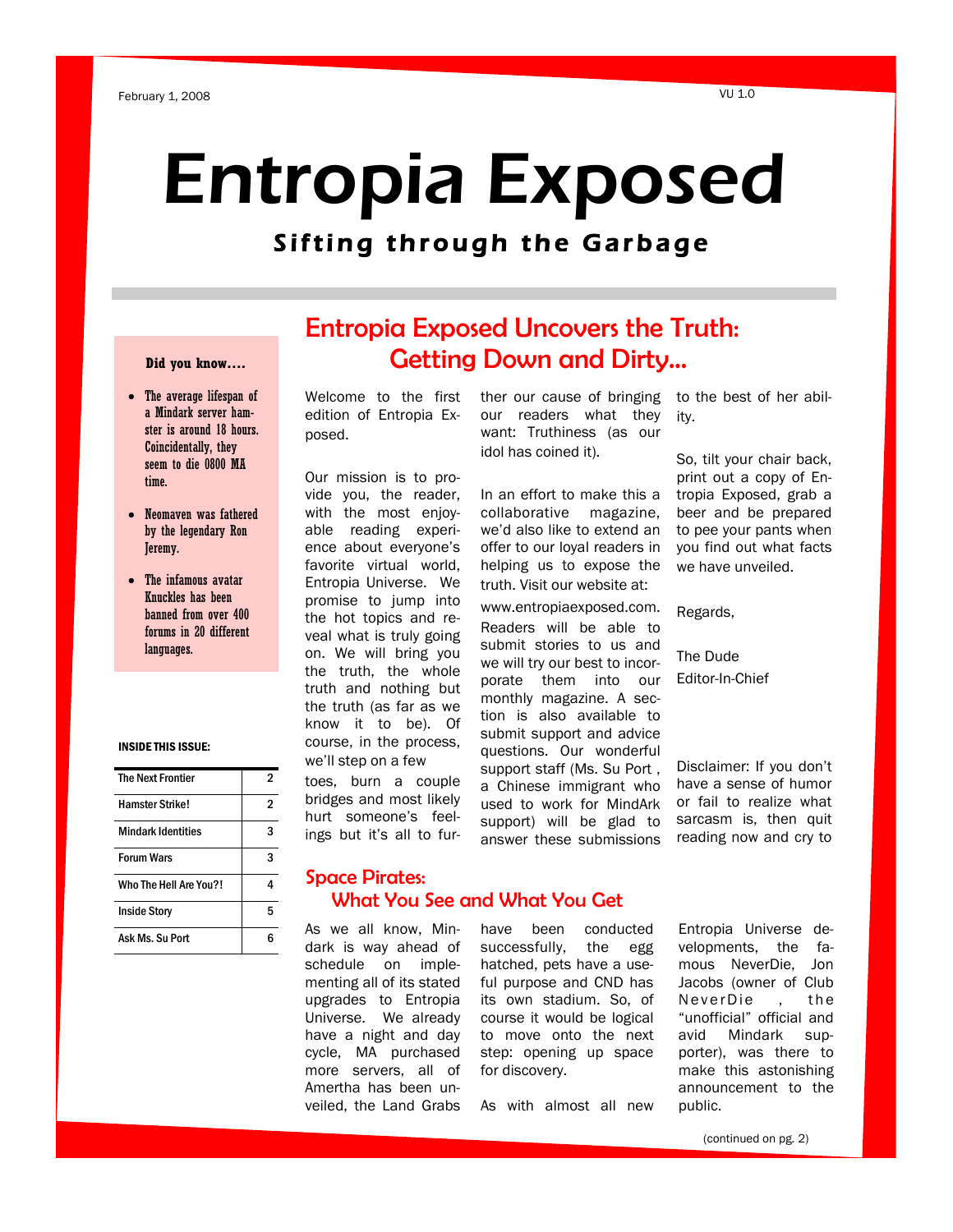# Space Pirates: What You See and What You Get

(continued from pg. 1)

"Surprise!" he says to Jan Timkrans, CEO of Mindark, who then completely lost his hat. After picking his jaw off the floor, Jan quickly pointed his fin-

ger at Jon and announces the audience, "Yeah, what he

said" and then suddenly disappeared. One witness stated that he saw Jan frantically dialing his cell phone backstage

> and yelling to someone on the other end "He did it again! The bastard threw us

> Get Hans and

shocked Jan <sub>under</sub> the bus! **"Surprise!" says Jon Jacobs to a TImkrans** 

> the rest of the development team to throw something together so we can show it to the public before we look likes asses!"



team has thus far come up with. It seems to us that it **Jon Jacobs, a.k.a. NeverDie,** 

**creates his own advertisement for an event that he created calls Space Pirates!**

> tween a few different games already out there but with a unique twist. Using the full potential of the Crytek engine, they were able to come up a new space frontier that allows the user base to discover new planets, defend and attack planets, discover new items and ward off the fearless alien space pirates.

We were able to get a sneak peek at what Mindark's development

cross be-

With the permission of the crew at Mindark, we are able to reveal the following to our readers:

 Upon lift off into space, the crew will be able to decide if they want to explore or defend. If they decide to explore and look for new planets, the user interface, with its superior graphics engine, will look like this:



**Mindark's vision of Interstellar Space Travel!**

 If a crew decides they want to defend against the hideous space pirates, they can either

board a pirate ship and attack the space pirates one on one:





Either way, it looks like the loyal EU fan base will be in for loads of fun.

And, *of course*, this release will be coming out very soon.



**The Fearsome Space Pirates.**

## Hamster Strike! If the Actor's Can Do It, Why Can't They?!

Word on the street has it that the Hamsters that Mindark employs to keep its one server up and running

gether and decided to go on



have gotten to-**Hamster's take up arms against their evil employers!**

Mindark to fix their harsh working conditions. Due to this unforeseen event, Entropia Universe users have been experiencing horrible lag,

strike to force frequent crash to desktop (CTD) and countless log in issues.

> Negotiations have begun to get the hamsters back to their workplace with the conditions they desire. Insiders report that Mindark will most likely

give in to all of their demands.

In the meantime, Mindark employees now have to pick up the slack.



**Mindark employee begins his shift to keep the servers running.**

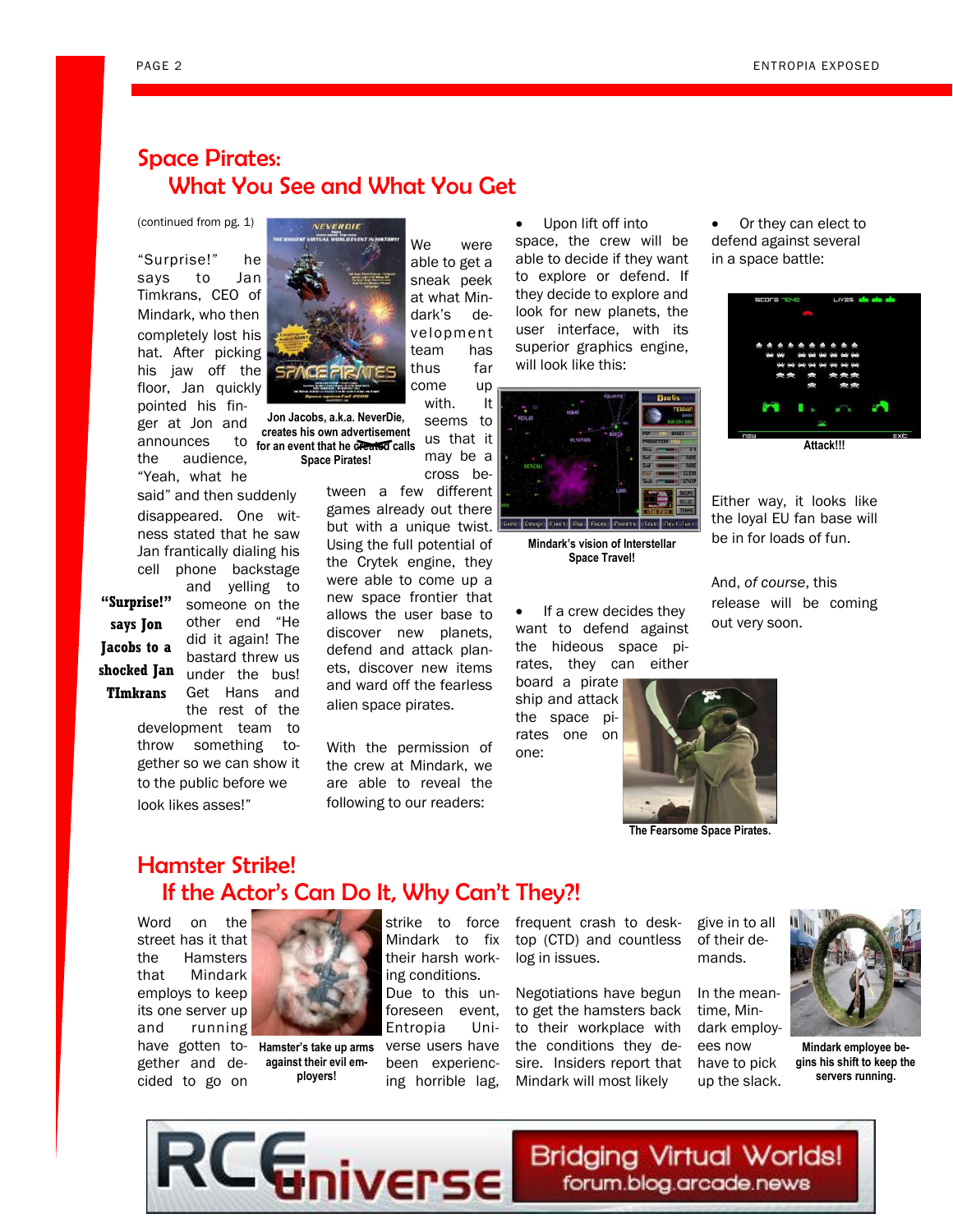# MindArk: The Men Behind the Masks

The question has arisen on several occasions and no one has ever been able to provide concrete evidence. Well, finally the truth has been uncovered. Entropia Exposed was able to do some investigative work to find out the true identities of some of Mindark's employees.

Jan Welter Timkrans (CEO): The hardest

to uncover but, in the end, the least surprising, "Jan" has been an outspoken advocate of Entropia Universe. Of course he would, you think, he's the CEO. But, in fact, there is another reason. Why else would

someone promote EU so heavily? Because they have invested a mortgage in it, that's why. You guessed it, Jan Timkrans is actually Jon Jacobs!

Marco Behrmann (CIO): What an elusive character. This man is nearly impossible to track down (in real life and on the forums). During our interrogation, we actually thought we had the wrong guy. We almost mistook him for a Swedish politician. Our first session of questioning seemed to lead in circles as the answers

we very vague and misleading. But, after threatening to PM him with support case after support case, we were able to determine his real identity. The man who holds the job of being Mindark's voice is none other than Neomaven! And to think we were all led to believe Entropia Forum was just another fan forum.

Stay tuned for next editions revelations!

## Forum Wars: The Battle to Represent

There are plenty of player made forums out there that discuss our beloved game, Entropia Universe. Some are made for societies, some for business and some for the community in whole.

Three of the most prevelant ones seem to be: Entropia Forum - (www.entropiaforum.com), RCE Universe - (www.rceuniverse.com) and Entropia Reality - (www.entropiareality.com). We're going to provide our readers with an analysis and comparison of each one.

EntropiaForum: EF was founded by "Mindbuster" in January 2005, EF has grown to have the largest user base and has changed ownership to Neomaven (a.k.a. 711).

We'd like to make a quick comparison. Think of EF as the infamous Crips. They rule their members with an iron fist. If one member speaks out, the rest beat him down. Everyone wants to be on EF or get a piece of its territory. Think of its members as users of steroids, pumped up and easily agi-

tated.

RCE Universe: Due to a conflict in opinions, the founder, "King Buzzo", decided to start up his own place to counter EF. The initial forum, e-pec.info, took off and eventually expanded its presence into other real cash economy virtual worlds. Due to this expansion, it changed its name to RCE Universe to reflect its new territory. Let's compare them to the Bloods. They were founded to counter the Crips. They have expanded their territory nationwide and are looking to go international. Think of its members as potheads, laid back and always hungry for more.

And finally, Entropia Reality: These members are considered the young, restless ones. Being banned so many times from the other forums, they eventually had to find a new home and decided upon making their own. As a result, the founded ER, a lawless, ruthless group of members looking to cut throats. Compare them to the Latin Kings. Their entry into the forum turf is recent. They're extremely violent and don't care who they offend. Constantly looking for trouble, they're a force to be reckoned with. Think of its members as users of crack.

Hyper, psychotic and insane. Beware!

Of course, there are a few out there that we passed over. Entropia Pioneers, for instance, is one of the originals and seem like a wonderful group of peace loving beatniks, almost like the 70s hippies. Dealing most in shrooms and ecstasy, they are constantly loving and touchyfeely.

Of course, we all have our favorite. It's up to you to decide who you fit in with most.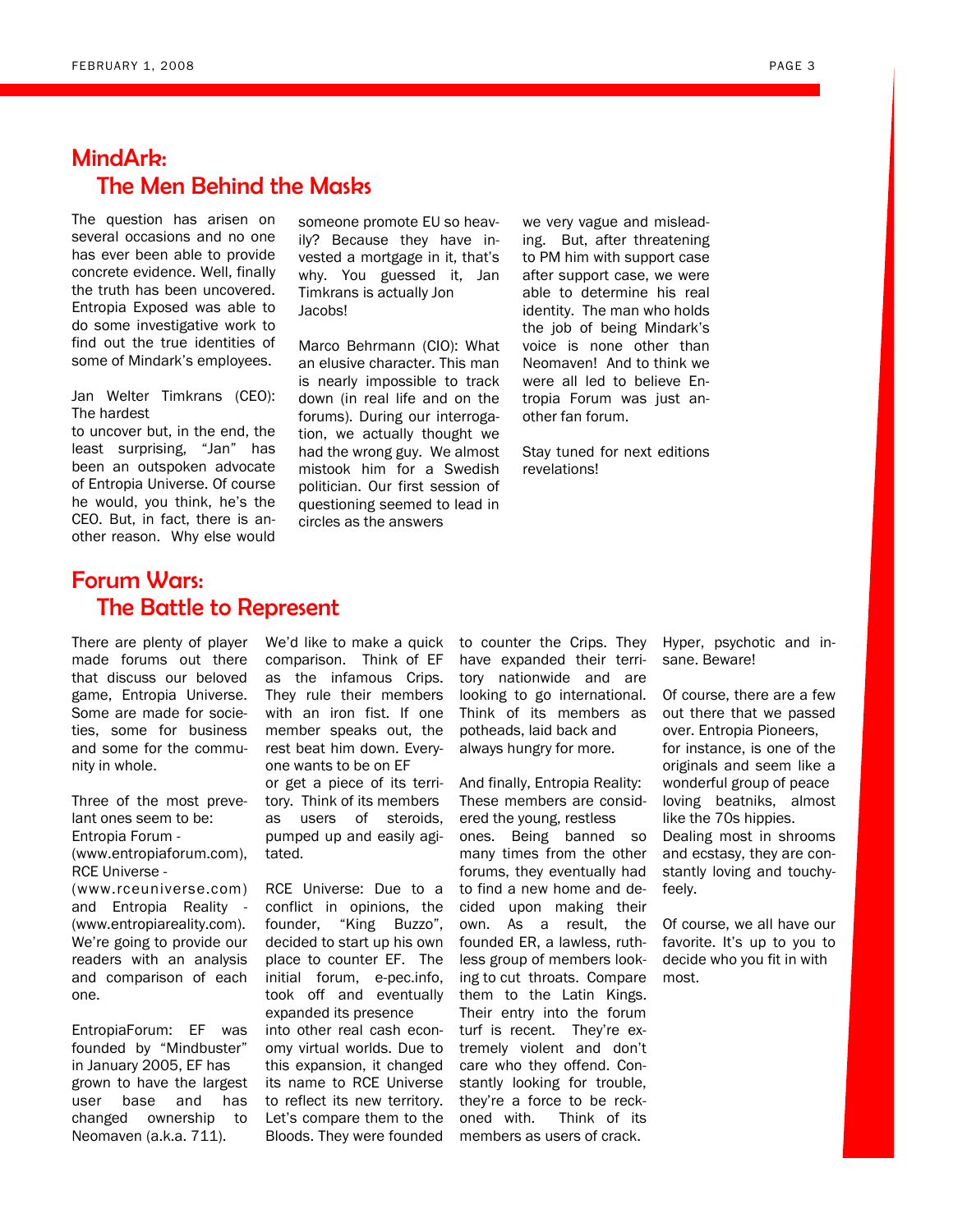## Entropia Exposed Presents…..

# Who The Hell Are You?!

Entropia Exposed presents this month's edition of "Who The Hell Are You?!" Each month, we look for a community member to sit down with and interview and see what they're all about. This month, we had the pleasure of interviewing an avatar, whom everyone adores, by the name of MindStar9. The conversation was, for lack of better words, a complete disaster. It went as follows:

#### E2: Hey.

#### MS9: Hello.

E2: So, we've got a few questions that we'd like to ask you. Shall we get started?

MS9: Sounds good. Would you like to make yourself more comfortable? Perhaps lay your head back on my sofa?

E2: Ummmm…..No thanks. This chair is fine.

#### MS9: You sure?

E2: Yes, I'm good right here.

#### MS9: Suit yourself then.

E2: Anyway, let's begin. You've worn many hats since coming to Entropia Universe: Party-goer, Event Manager, Story Teller and, most notably, as a Forum Moderator. This one intrigues us most. Let's discuss.

MS9: Yes, let's do. What would you like to discuss? Maybe your family history? Was your father an alcoholic?

E2: I'm the one asking questions here.

#### MS9: So it seems you are.

E2: I am, thank you. Moving on. In your posts in the forums, you seem to use color quite often for your text. Why is that?

MS9: I believe it sets the tone for the post. Purple denotes normal posts, Orange stands for happy ones, Red is for posts where I am angered, Blue is for when I am moody and Pink is for

when I feel sexy!

E2 (Discreetly gags then clears throat): Do you ever think of your readers when using colors? It's been rumored that the variety of colors you use has actually made some members go cross-eyed. One man was said to have had an epileptic seizure from the amount of color you use and was sent to the hospital.

#### MS9: Who?

E2: We're not at liberty to reveal identities.

MS9: Tell me now or else….

E2: Or else what?

MS9: You've been warned once. Next time it will result in a permanent ban.

E2: You can't ban me from my own interview!

#### MS9: Try me!

E2: Forget it, who cares. Anyway, did you memorize all the rules of the forum?

MS9: Of course I did, it was my job.

E2: Did you ever visit the forum called (\*This piece has been removed due to a violation of Rule #123).

E2: Could you stop that?

MS9: Stop what?

E2: Stop editing my question.

MS9 (blushes): Sorry, bad habit.

E2: That's fine, just don't do it again.

MS9: Don't tell me what to do!

E2: I'm not, I was just requesting you stop MS9'ing me.

MS9: Excuse me, what was that?!

E2: What was what?

MS9: You used my name as a verb.

E2: Oh, that. Well, you became so "popular" as a moderator that your name became a widely used verb.

MS9: And what does it mean?

E2: It means you have been moderated.

MS9: Are you mocking me?

E2: No, I was informing you.

MS9: Do you know who I am?! I know everything. Do not try to tell me anything. I need no informing! I'm right, you're wrong. END OF STORY!

E2: Whatever, you're crazy.

(\*You have been banned due to Rule #746).

Amazingly, we were banned from our own interview and our recordings were taken. So, this conversation is not an actual copy of the chat log, rather we are posting what we seem to recall.



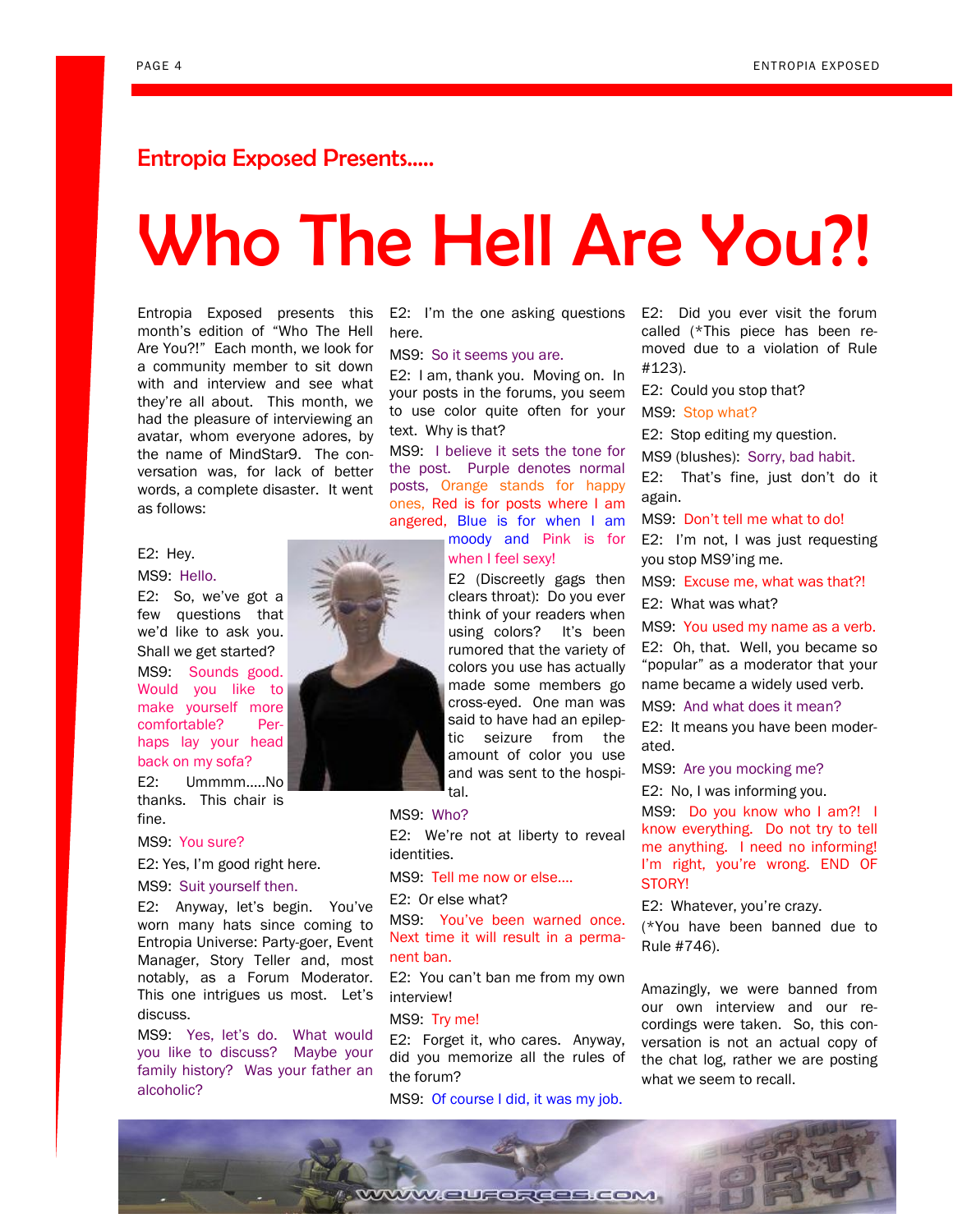# EBN: Entropia Universe Anniversary - Beta Testing Complete!

The official launch of the Imperial Calypso colony ('Operation Gold') commenced five years ago. This, The First Wave, began arriving at 23:53, in the year 2003, local time.

We liked to thank you all for helping us go through the beta phase of Entropia Universe. Unfortunately, as testers, you have had the hard part. You've experienced all the CTDs, you've lost tons of money, items have been misplaced, cheats have been discovered, support has been lacking and promises have been made and broken. It was

a time of trying patience and morale was low. But, alas, fear not for you have all successfully completed the beta phase of our universe.

As a sign of our technical progression, we have decided to move on to Charlie testing. We are unsure of how long this phase will take but we must continue to weed out some of the problems. Some side effects of this phase may include, but is not limited to, lack of sleep, uncontrolled rage, drop in item value and lack of common sense.

Eventually, we may come through on some of the things we originally stated, but for now, in a sign of appreciation for you dedication, we will bestow upon you all these glorious berets that will ultimately drop in value and leave you with yet another worthless rag to waste space in your inventory.

Thank you and here's to another five years in testing.



## New Mining Theory Discovered: Move Over Rattexx and Nightbird!

We're sure you've all heard of the famous mining theories put forth by the respectable Entropia members, Rattexx and Nightbird. If not, crawl out of your shell and go read the forums.

The theories are very complex and have a lot of variables which can make the results of the theories unpredictable. Some swear

by them and others brush them off. Here's a quick look at what the combination of the two look like on a mining run:



We initially tried modifying the theories so we would drop a bomb every 20 seconds in an elliptical pat-

> l o o k i n g in a 45 d e g r e e angle to t h e S o u t h - S o u t h w e s t wearing were

t e r n ,

an OJ top and our underwear and holding the finder in our left hand. That didn't work and we nearly gave up.

w h i l e 75% of our bombs. We On our final 50 bomb run, we wanted to test our luck on Eudoria and give it one last shot. With no ammo, no armor and very little clothing, we had to dodge, dip, dive, duck and dodge all the crazy mobs out there. We kept on hitting claims but had to leave them behind in order to avoid being killed by the mobs. After running them into the towers, we decided to go back and map out all the claims we got. It was probably one of the best runs of the trial. We were able to hit about

able to map out the coordinates of each claim and here is what we came up with:



We can't seem to decipher it nor come up with a logical equation. Maybe someone out there can send us their thoughts?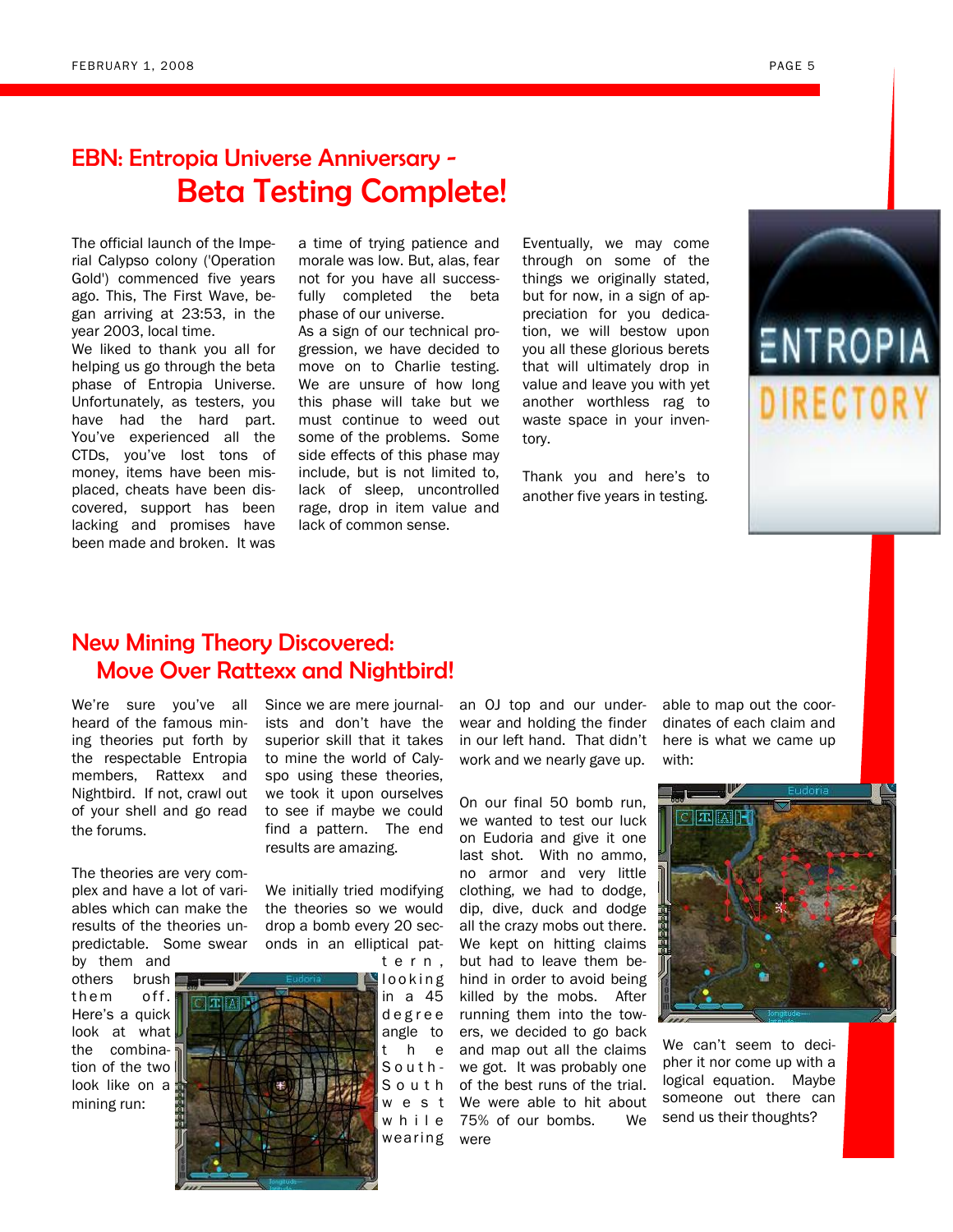### The SpinMaster's Spotlight Presents:

# Trapped in a Chatroom with Hundreds of Yowling Cats - An XFire Xclusive

#### Written by SpinMaster

I was very excited to get an invite to XFires' Question and Answer session with the Developers of MindArk earlier this week and really looked forward to at least seeing what news MA would tantalize us all with.

Reading the email I received, I understood that there was to be three different rooms with varying levels of participation and that there were rules that applied to each.

I followed the instructions about adding one "Chatteox" to my friends list and made absolutely sure that I would remember that I needed to be online no later than 2:00 PM EST on the appointed day.

I actually found the instructions to be quite succinct and well planned. What actually transpired was a totally different story altogether.

As the appointed time approached, I double checked that my request for friendship had gone through and, yes, he/she/it was on my Friends List, but off-line. This was at 1:30 PM EST. At 1:50 PM EST I started getting a little anxious as "Chatteox "was still offline. Still no sign of this "Chatteox" person at 2:00 PM. At this point my trepidation kicked in.

Finally, at 2:15 I get the invite to the chatroom. At this point I'm totally dubious as to what will or will not happen.

I log into the "Central Command"

server and my PC goes totally zonkers and freezes. All I hear is bonking noises. I reboot and relog with the same results. After a third try I manage to see in chat that I need to disable all sounds and to minimize the Members List. This actually works!

Finally, after a frustrating 10 minutes, I'm in! However, I quickly discover that what I'm in is tantamount to being in a holding cell!

No one in "Central Command" has a clue as to what's going on, though, after 10 minutes passed, some people say the can see "into" three to five different rooms. They pass what ever information they have (sporadically at best) via cutting and pasting, back to CC (Central Command) for other participants to see.

Soon, the room fills to almost 200 people, and reports are coming in that there are just as many in the "Question" rooms. Others state that invites to the "?" rooms are forthcoming and to be patient. I know for a fact that this will lead to absolute chaos, and why you may ask?

To put it quite simply, and for all my many, many years of being an observer of the Entropian culture, the one thing that is lacking in Entropians is that patience is NOT a virtue. But then, what would one expect where an entire cultural system is based on instant gratification?

Time passes and there are a lot of disgruntled people wondering why

they have been delegated to a useless, unmoderated chat room with others that feel exactly the same way. One participant likened it as being "Sent to the Limbo Chat room, where we all have to wait for the MA gods to decide what our fates will be." I couldn't agree more with that sentiment, but I also know that it's not MAs fault. Well, at least this time.

Anger soon turns to sheer boredom as the Q&A session nears its end. People leave, fed up with XFires inability to deal with technical issues. At one point, an XFire developer states that they are having technical difficulties and the room almost groans in unison. One would think that as far reaching as XFires visions are, they'd be more suited to dealing with LARGE groups of people? We would have been better off meeting at Twin or P.A.!

It became painfully apparent to yours truly that XFire screwed the pooch, so to speak. They obviously didn't have their collective act together and the resulting forty five minutes of chaos, complaining and downright begging only goes to show that they have no clue what the Entropian mindset is all about. Or the fact that there would be so very many of us wanting to participate!

Hopefully, if MA plans another such soiree, Xfire had better be more prepared. If not, I'd suggest a Landgrab…on XFires servers!

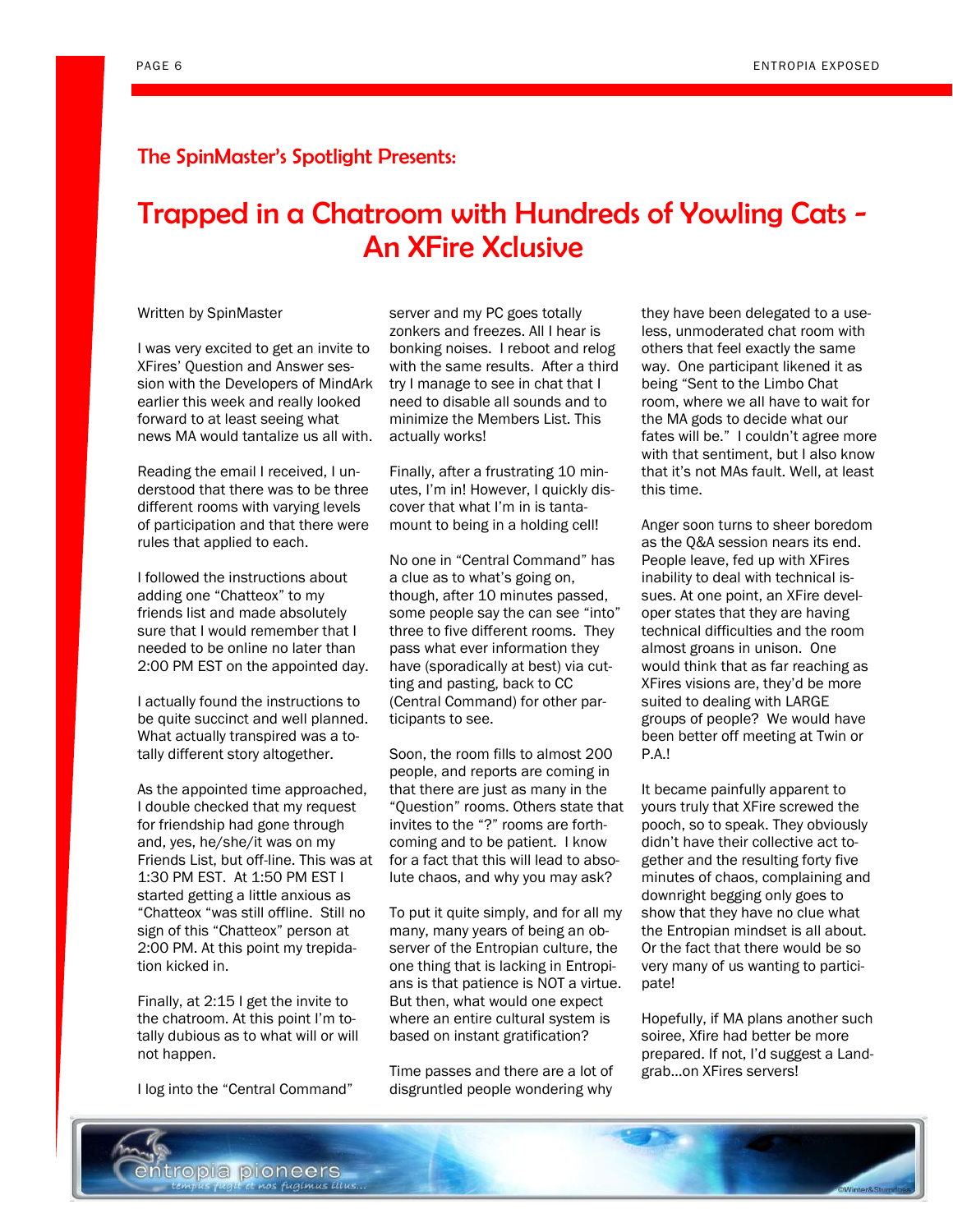## XFire Chat with Mindark Developers: The Untouchables Chatroom

Entropia Exposed was able to get some inside information as to what went down in the XFire chat with the developers (Marco and Frank?). However, it wasn't what went on in their chat that most interested us, it was what went on in the chat that everyone else was in that was astonishing. We'll pick out a few snippets that caught our investigative eye (edited to our liking of course).

A participant by the name of Justin had this to ask:

1.Has team skill, organization, size created any major setbacks?

Marco: *We are not comfortable giving out too much info in advance as we have competitors who watch MindArk closely to see how we achieve and succeed with the unique business model we work by.*

2.Does the entire developing team work from the HQ?

Marco: *We are not comfortable giving out to much info in advance as we have competitors who watch MindArk closely to see how we achieve and succeed with the unique business model we work by.*

3.Is there plans to increase the affect the events on calypso have on the general civilization on calypso?

Marco: *We are not comfortable* 

*giving out to much info in advance as we have competitors who watch MindArk closely to see how we achieve and succeed with the unique business model we work by.*

4.Any plans to increase the role a society has on the lifestyle on Calypso?

Marco: *We are not comfortable giving out to much info in advance as we have competitors who watch MindArk closely to see how we achieve and succeed with the unique business model we work by.*

Wow! Very insightful! Thanks Mindark, We can't speak for everyone but at least we appreciate your vision! Two thumbs up!

A while later, we found out Buzz Lightyear was given his own private room so he could spam chat with his globals. This was done to reduce people experiencing crashes (CTDs). Buzz, thanks for thinking of others. You're the man!

Meanwhile, due to the high volume of questions being asked in the main room and, of course, Mindark being customer-oriented, all the detailed answers being given, participants were given time to provide their own questions and answers. Here's just a small recap:

jamhottv: Where does EU see itself in 5-10 years time? kaksnek: Probably in Monaco with all your money ;)

loserkid83: Will gambling ever be a

part of Entropia, or are there to many legal issues associated with it?

notvf: That has been our vision from the beginning.

Of course, some participants were able to take advantage of the high turnout and conduct business:

kygon: SELLING: ESI kygon: BUYING infultrator parts

And, finally, when all was said and done, Mindark said their farewell, was fair and just in their distribution of prizes to all participants and was able to leave with everyone feeling as if their voice was heard. Upon departure, the chat room was full of praise: Mkdesign: I love Mindark! jamhottv: Me too! Buzz Lightyear: XFire is my new favorite chat program! Brickwit/Odeon: I love you Marco!!! Jason Travellian: You guys are the best! Wisty: I am telling everyone how much I love MA and XFire! notvf: Thanks for listening to us. You guys rule!

And on and on the praise went. MindArk, on behalf of all those who were "X"cluded, we want to pass on a collective "Thank You!" for being such a wonderful host and providing us with the foresight and knowledge to see where your company is going. You're our heroes!

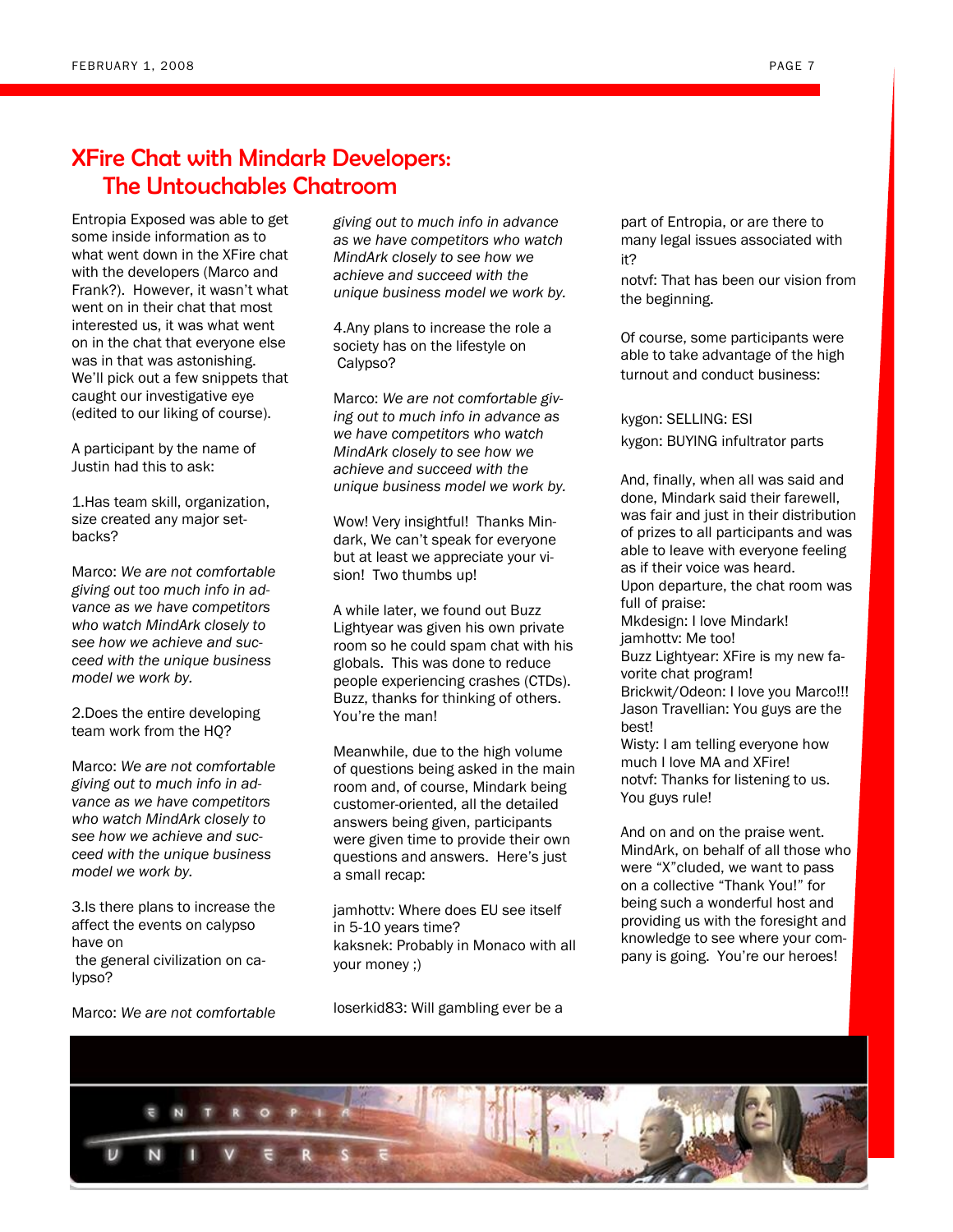# Sextropia: The Real Vision

Entropia Exposed recently read stories of MindArk being represented by "adult entertainment." We were utterly shocked. MindArk? There's no way our idols, the people we hold so dear to our heart would ever do that! Here's the picture of the ambassador to EU and his very friendly friend.

As you can see, nothing is sacred in this universe. Not even the mobs were spared. No wonder the umbras attacked us so often. We stole their women's clothing! And it's not as if MindArk just wanted to see the women naked, the men are naked too! Blaspheme!!! And on top of that, it seems the men are not capable of procreating. The developers forgot to endow the men

with their one true pride and joy. Is there no justice in this world?! Perhaps in VU 9.3, we can have our mojo back? We'd really appreciate it. Thanks.



You can clearly see that she is just being a good friend and helping him out with an itch. He obviously can't get it himself because he has a beer in his hand. What a friendly lady!

However, we decided to dig a bit further into these accusations and

much to our dismay, we were shocked at the amount of pornographic material that can be found in Entropia Universe.



**LAND AND AND ADDRESS**